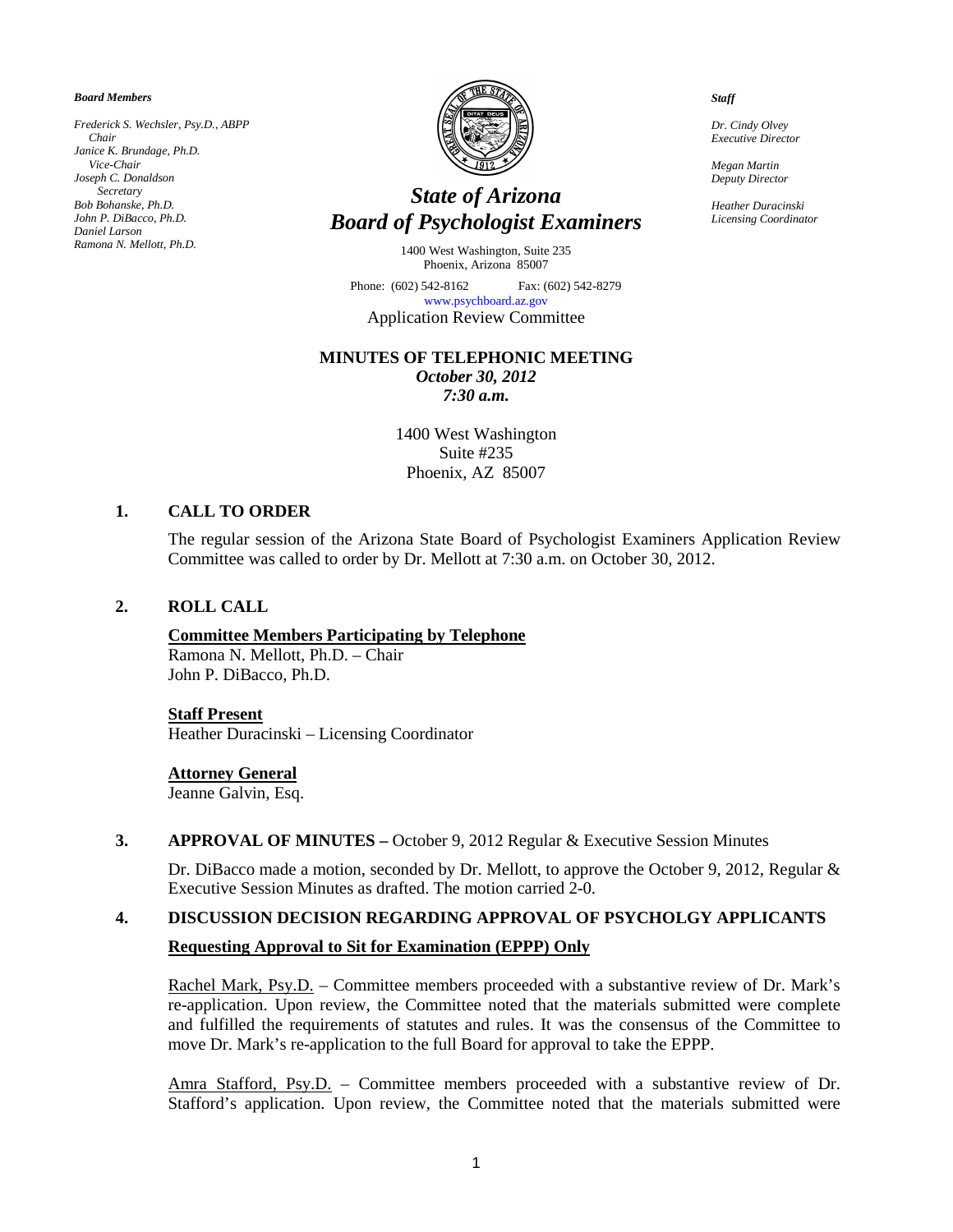complete and fulfilled the requirements of statutes and rules. It was the consensus of the Committee to move Dr. Stafford's application to the full Board for approval to take the EPPP.

Dr. DiBacco made a motion, seconded by Dr. Mellott, to forward the applications of Rachel Mark, Psy.D. and Amra Stafford, Psy.D. to the full for approval to sit for the EPPP. The motion carried (2-0).

## **Requesting Approval to sit for Examination (EPPP) & Licensure**

Koren Ganas, Psy.D. – Committee members proceeded with a substantive review of Dr. Ganas' application. Upon review, the Committee noted that the materials submitted were complete and fulfilled the requirements of statutes and rules. It was the consensus of the Committee to move Dr. Ganas' application to the full Board for approval to take the EPPP and licensure upon a passing score and payment of the pro-rated licensure fee.

Brandy Gardner, Psy.D. **–** Committee members proceeded with a substantive review of Dr. Gardner's re-application. Upon review, the Committee noted that the materials submitted were complete and fulfilled the requirements of statutes and rules. It was the consensus of the Committee to move Dr. Gardner's application to the full Board for approval to take the EPPP and licensure upon a passing score and payment of the pro-rated licensure fee.

Brecken Laizure, Psy.D. **–** Committee members proceeded with a substantive review of Dr. Laizure's application. Upon review, the Committee noted Dr. Laizure's Supervised Psychology Internship or Training Experience Verification form from the Arizona Department of Corrections/Midwestern University Multi-Specialty Internship Program, her supervisor, T.A. Fulks, Psy.D., answered no to question #10. Dr. Fulks provided an explanation, which indicated, as part of Dr. Laizure's internship she spent "…8 hours a week with Midwestern's Multi-Specialty Clinic." Furthermore, Dr. Fulks indicated that Dr. Laizure's internship supervisor at Midwestern's Multi-Specialty Clinic was Shefali Gandhi, Psy.D. The Committee is requesting documentation of Dr. Laizure's internship at Midwestern's Multi-Specialty Clinic supervised by Dr. Gandhi.

Sue Moler, Psy.D. **–** Committee members proceeded with a substantive review of Dr. Moler's application and subsequent submissions. Upon review, the Committee noted that the subsequent materials submitted were complete and fulfilled the requirements of statutes and rules. It was the consensus of the Committee to move Dr. Moler's application to the full Board for review of her Supervised Psychology Internship as her supervisor indicated that although Dr. Moler completed an APA accredited internship and a remediation plan, only 1,320 hours of her internship were considered as successfully completed.

Jennifer Thompson, Psy.D. – Committee members proceeded with a substantive review of Dr. Thompson's re-application. Upon review, the Committee noted that the materials submitted were complete and fulfilled the requirements of statutes and rules. It was the consensus of the Committee to move Dr. Thompson's re-application to the full Board for approval to take the EPPP and licensure upon a passing score and payment of the pro-rated licensure fee.

Nathan Velez, Ph.D. – Committee members proceeded with a substantive review of Dr. Velez's application and subsequent submissions. Upon review, the Committee noted that the materials submitted were complete and fulfilled the requirements of statutes and rules. It was the consensus of the Committee to move Dr. Velez's application to the full Board for approval to take the EPPP and licensure upon a passing score and payment of the pro-rated licensure fee.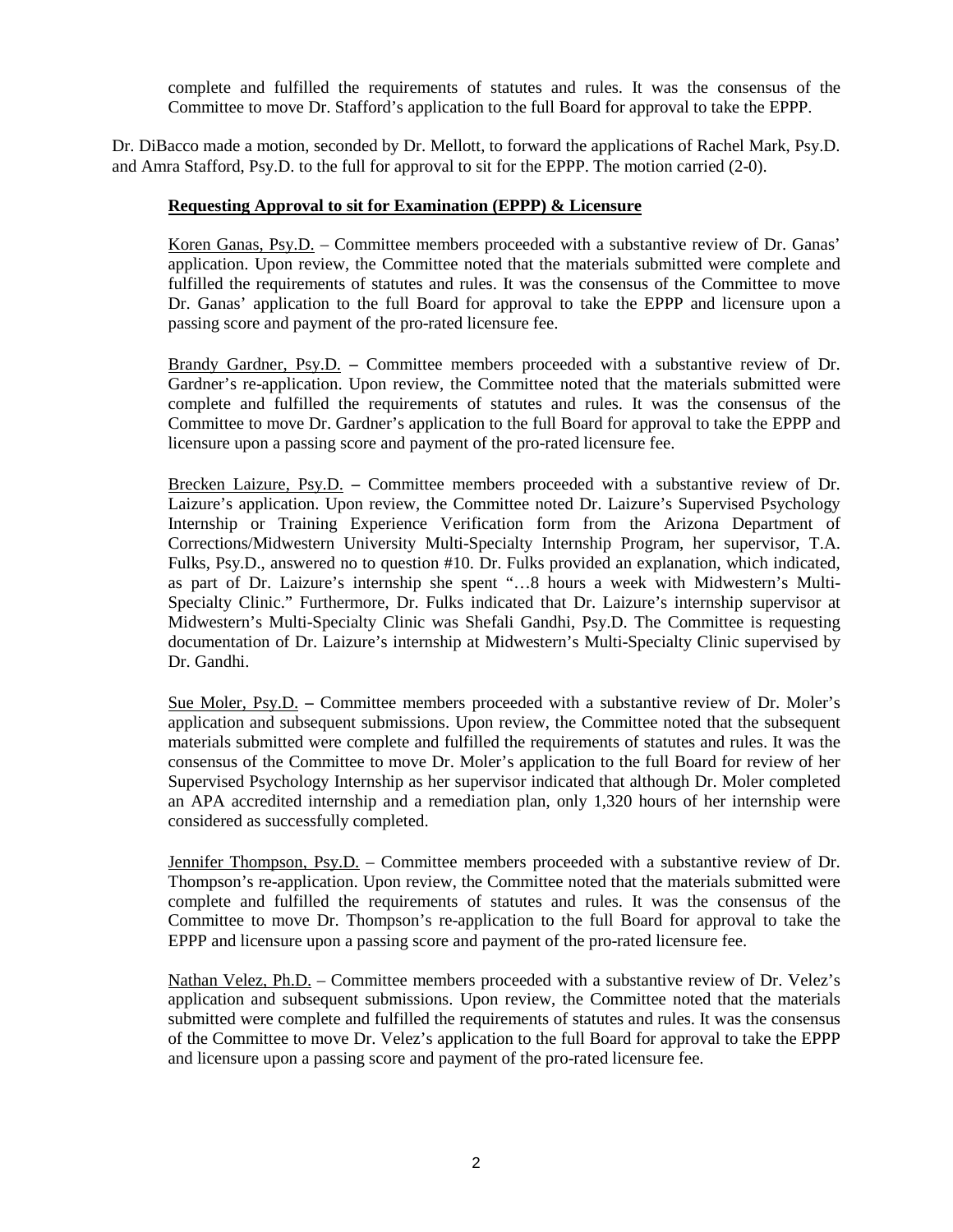Dr. Mellott made a motion, seconded by Dr. DiBacco, to forward the applications of Koren Ganas, Psy.D., Brandy Gardner, Psy.D., Jennifer Thompson, Psy.D. and Nathan Velez, Ph.D. to the full Board for review and approval to take the EPPP and licensure upon a passing score and payment of the pro-rated licensure fee, to issue a RAID letter to Brecken Laizure, Psy.D., regarding the deficiencies discussed in her application and to forward the application of Sue Moler, Psy.D. to the full Board for review regarding her internship experience. The motion carried (2-0).

## **Requesting Approval of Licensure by Waiver**

Meghan LeBlanc, Psy.D. **–** Committee members proceeded with a substantive review of Dr. LeBlanc's application. Upon review, the Committee noted that the materials submitted were complete and fulfilled the requirements of statutes and rules. It was the consensus of the Committee to move Dr. LeBlanc's application to the full Board for review and approval of licensure upon receipt of the pro-rated licensure fee.

Christina Whalen, Ph.D. - Committee members proceeded with a substantive review of Dr. Whalen's application. Upon review, the Committee noted that Dr. Whalen's Supervised Psychology Internship or Training Experience Verification form from University of California, San Diego Autism Lab, her supervisor, Laura Schreibman, Ph.D., indicated that Dr. Whalen completed 3,375 total hours of experience from September 1995 – December 2005 which does not meet the requirements of A.R.S. §32-2071(F)(10). The Committee also noted that Dr. Schreibman submitted a letter titled "Statement of Goals and Content Training for Psychology Trainee, Christina Whalen" but did not submit a written training plan for Dr. Whalen's internship which does not meet the requirements of A.R.S. §32-2071(9). Additionally, the Committee noted that Dr. Schreibman answered "No" to question #22 "Did this applicant have a title designating his or her trainee status" on the Supervised Psychology Internship or Training Experience Verification form. Furthermore, the Committee noted that question #25 of the application, "Undergraduate and Graduate Education", Dr. Whalen indicated that her major subject area was "psychology experimental", the Committee noted that her doctoral degree program in Experimental Psychology may not fulfill the requirements of A.R.S. §32-2071(A) as "an applied psychology" degree. At this time, the Committee is requesting clarification as to how Dr. Whalen's internship experience meets the statutory requirement, is requesting that she submit her written training plan as well as an explanation to question #22. Additionally, the Committee is requesting further documentation that indicates her Experimental Psychology degree fulfills A.R.S. §32-2071(A).

Dr. Mellott made a motion, seconded by Dr. DiBacco, to forward the application of Meghan LeBlanc, Psy.D. to the full Board for review and approval of licensure upon receipt of the pro-rated licensure fee and to issue a RAID letter to Christina Whalen, Ph.D. regarding the deficiencies discussed in her application. The motion carried (2-0).

# **5. DISCUSSION/DECISION REGARDING APPROVAL OF BEHAVIOR ANALYST APPLICANTS**

## **Requesting Approval of Behavior Analyst Licensure by Experience:**

Saba Biggar, MA, BCBA – Committee members proceeded with a substantive review of Ms. Biggar's application. Upon review, the Committee noted that the materials submitted were complete and fulfilled the requirements of statutes and rules. It was the consensus of the